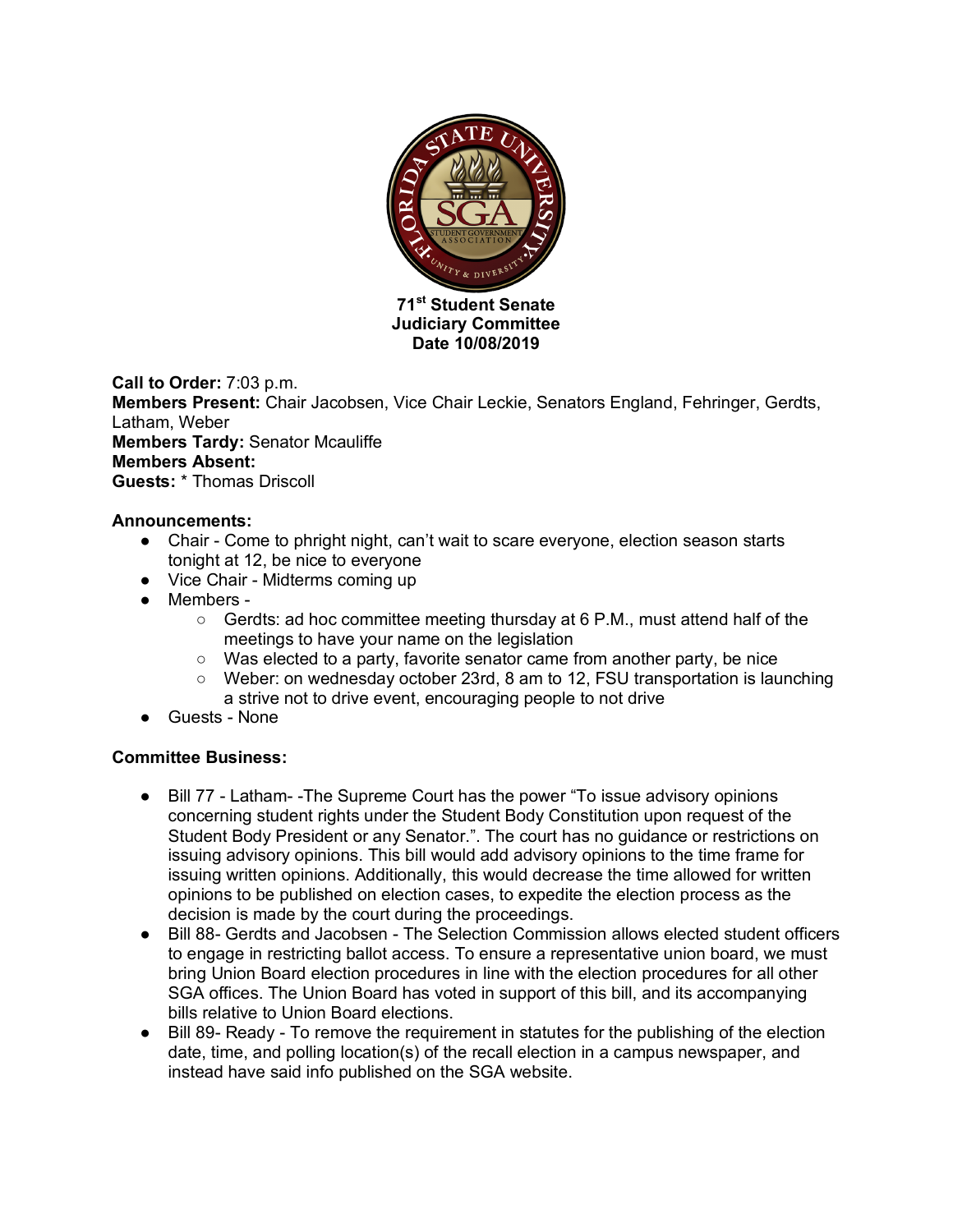- Bil 90- Jacobsen and Gerdts This is a companion bill to two others being introduced on recommendation of the Ogelsby Union Board. The Union Board would like to ensure that all candidates are fully aware of the responsibilities and commitment expected of each elected member.
- Bill 91- Fehringer The Union Board would like to ensure that every candidate is aware of what duties and responsibilities they are running to do. The Union Board has voted in support of this bill and accompanying legislation pertaining to the Union Board Elections.
- Bill 92- Sandoval Redefining major offices in student body statutes to reduce conflicts of interest between the branches of student government. Would affect most bureau and agency positions not covered currently by statutes such as WSU's director of administration which gets confirmed and would generally be considered the secretary of the agency (a current major office) but under a different name. It would also affect the Clerk of the Court for FSU's Supreme Court and reduce its status of major office.Students currently holding more than one major office at the time of this statute change will not be required to resign and may keep their positions to the end of their terms.

## **Old Business:**

- Bill 77- Latham and Weber -The Supreme Court has the power "To issue advisory opinions concerning student rights under the Student Body Constitution upon request of the Student Body President or any Senator.". The court has no guidance or restrictions on issuing advisory opinions. This bill would add advisory opinions to the time frame for issuing written opinions. Additionally, this would decrease the time allowed for written opinions to be published on election cases, to expedite the election process as the decision is made by the court during the proceedings.
	- Introduction: Latham and Weber: Sat down with Dr. Acosta, considering inauguration concert and timelines, Chief Justice responded, but has not followed up on everything, if they can't get a response they will amend the bill to a time period of 5 days. Yield: 2:00
	- Gerdts: moves to table the bill
	- Leckie: seconds
	- *Bill is tabled*

## **New Business:**

- Bill 88- Gerdts and Jacobsen The Selection Commission allows elected student officers to engage in restricting ballot access. To ensure a representative union board, we must bring Union Board election procedures in line with the election procedures for all other SGA offices. The Union Board has voted in support of this bill, and its accompanying bills relative to Union Board elections.
	- **Introduction**: Gerdts the primary purpose of this is to bring the Union Board in line with all other processes in our statutes. Jacobsen - I served on this committee last year, and we approved everyone. It is in everyone's best interest to get rid of this committee.
	- Weber: Wasn't there a bill very similar to this that came through?
	- Gerdts: I move for a non-senator to speak.
	- England: Second.
	- $\circ$  Driscoll: We as the union board withdrew our support from that bill, and it did not pass.
	- England: What will happen if this bill is passed?
	- Driscoll: They will file candidacy, go to the meeting held by the SOE explaining the time spent on the Board as a potential member.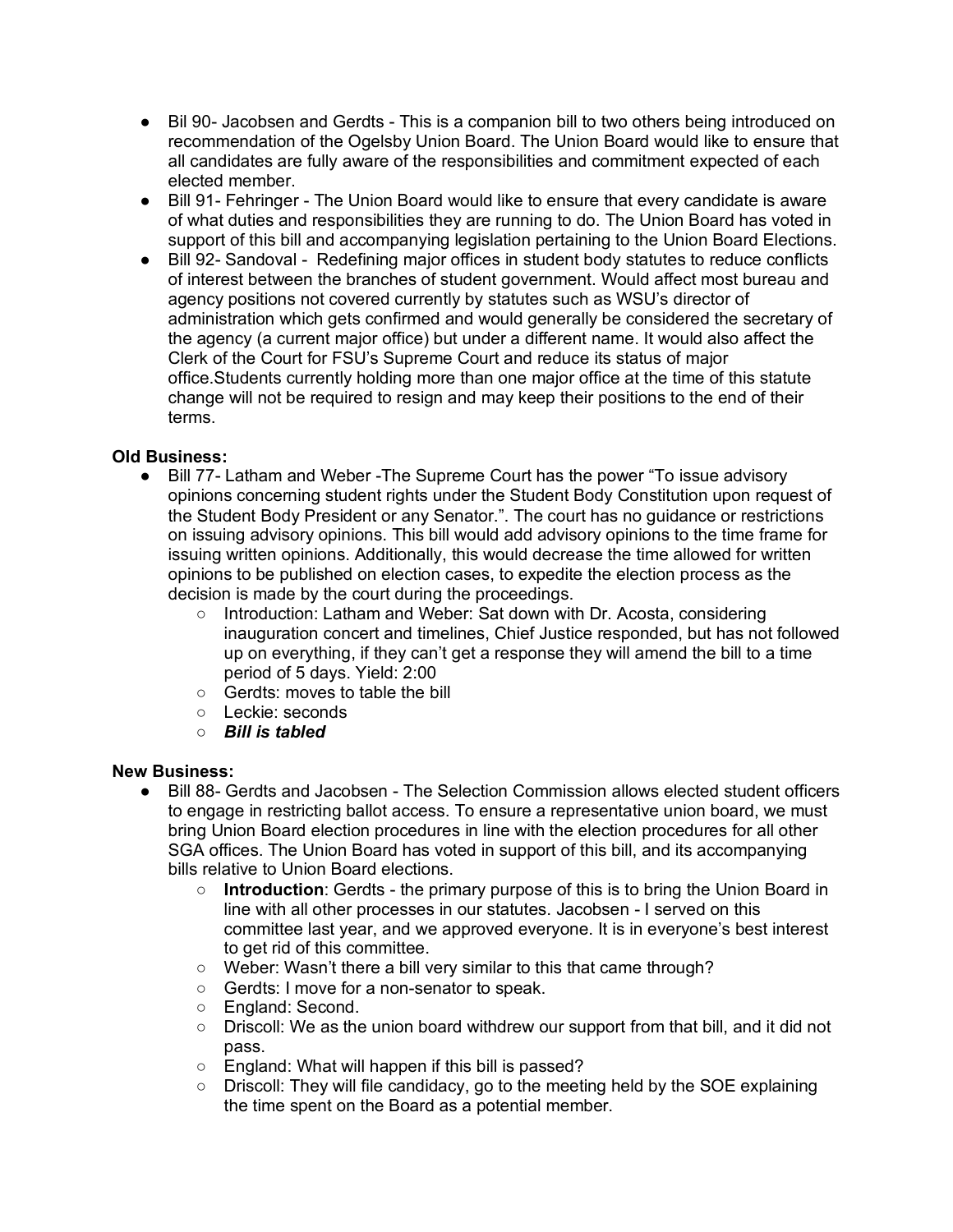- Weber: I move to exit roundtable.
- England: Second.
- Weber: I move to call the question.
- England: Second.
- **Closing**: Thank you for your questions. We hope you will pass this bill. Yields 1:10.
- England Aye
- Fehringer Aye
- Gerdts Aye
- Jacobsen Abstain
- Latham Aye
- Weber Aye
- *Bill passes.*
- Weber: I move to unlock the calendar.
- England: Second.
- Bill 89- Ready To remove the requirement in statutes for the publishing of the election date, time, and polling location(s) of the recall election in a campus newspaper, and instead have said info published on the SGA website.
	- **Introduction**: Ready: Thank you, this bill is simple, with these statutes elimated we can save money, this will hopefully lower the budget by some amount, Dr. Acosta will get a cost estimate. Yields: 2:20
	- Round Table
		- Gerdts: are you aware if we have to amend this to put in the correct format?
			- Ready: Dr. Acosta should have the correctly formated version
		- Weber: if Dr. Acosta has the proper version it will be on the floor
		- Gerdts: *moves to amend the bill* to include black and white and to add back the deleted the portions of statutes with a strikethrough (the original format intended by the sponsor)
		- *Sponsor finds friendly*
		- Latham: this is an amazing bill I move to call to question
		- Weber: Second 8
	- **Closing**: Ready: thank you for your time. Yields 2:14
	- Voting
		- England: Yes
		- Fehringer: Yes
		- Gerdts: Yes
		- Latham: Yes
		- Leckie: Yes
		- Weber: No
		- *5-1 Bill Passes*
- Bil 90- Jacobsen and Gerdts This is a companion bill to two others being introduced on recommendation of the Ogelsby Union Board. The Union Board would like to ensure that all candidates are fully aware of the responsibilities and commitment expected of each elected member.
	- **Introduction**: This bill outlines that candidates for Union Board need to go to a meeting to help them understand more about the Union. There are two sessions, and if a candidate does not attend this orientation or make an effort to reschedule, they will be ineligible to run for Union Board.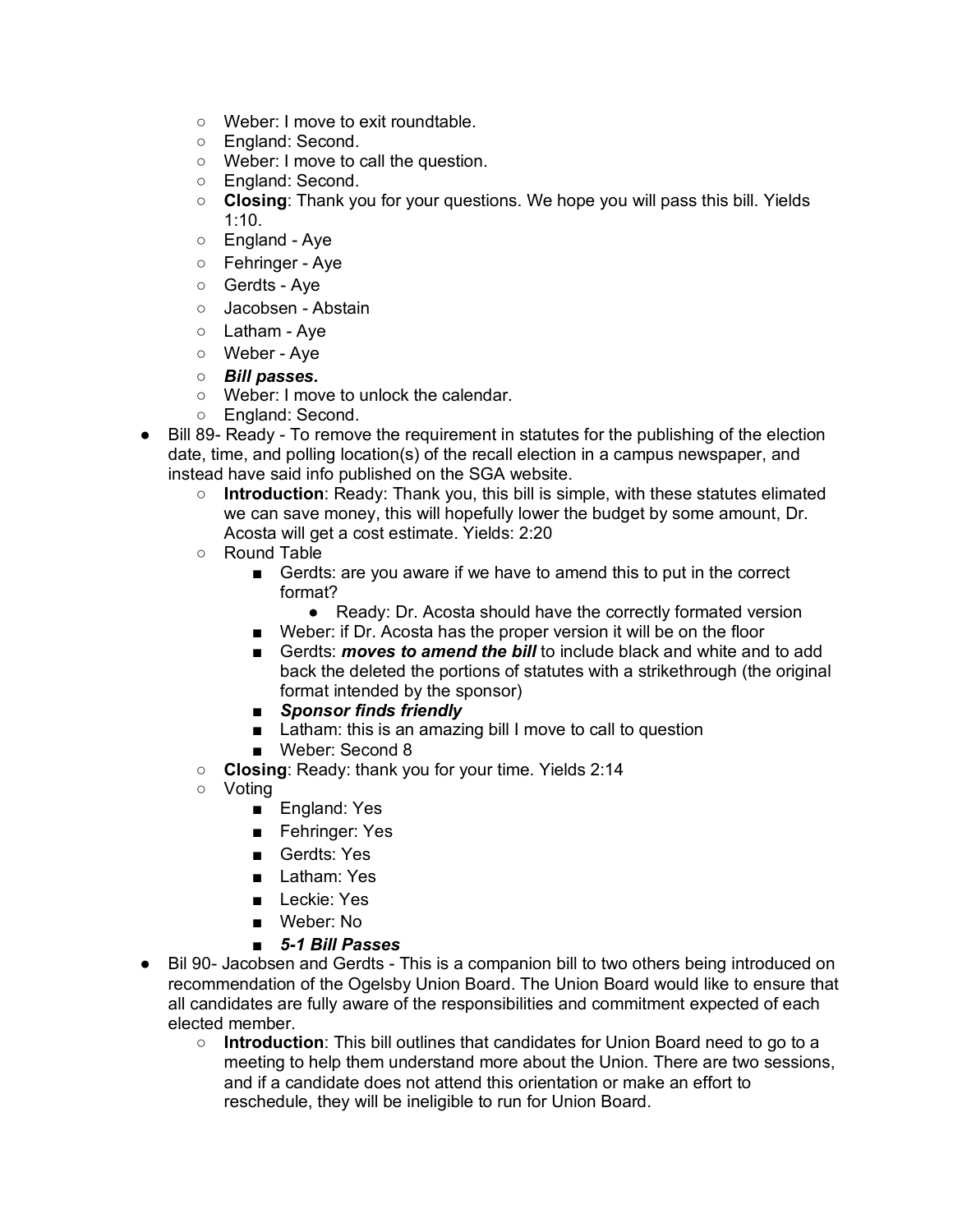- Weber: Moves to amend. Stikes "502: Records of the Court"
- *Sponsors find friendly*
- Leckie: Any further questions?
- Weber: I really like this bill. This brings Union Board in line to how we as Senators are elected, so it clears up confusion.
- England: I agree with Weber.
- Weber: I move to call the question.
- England: Second.
- Closing: Thank you for your time and support. Yields: 1:38.
- England Aye
- Fehringer Aye
- Gerdts Aye
- Jacobsen Abstain
- Latham Ave
- Weber Aye
- *Bill passes.*
- Bill 91- Fehringer The Union Board would like to ensure that every candidate is aware of what duties and responsibilities they are running to do. The Union Board has voted in support of this bill and accompanying legislation pertaining to the Union Board Elections.
	- Introduction: Fehringer: This is stright forward, the purpose is to allow union board to have a uniform process for new members, currently the selection commission can deny members, this gives more discretion to union board. Yields  $2:15$
	- Round Table
		- Gerdts: what's up with the formatting?
		- Weber: moves to allow non senator to speak
		- Gerdts: seconds
		- Driscoll: many statutes are written wrong
		- Latham: *moves to amend section 3*, strike 48 hours to 2 business days
		- *Sponsor finds friendly*
		- Gerdts: **moves to amend section 1**, to say "this shall be done a minimum 10 buisness days preceding the Spring Term Elections"
		- *Sponsor finds friendly*
		- England: *moves to amend section 4*, to strike the word "to", capitalize "Supervisor", capitalize "Election", and make "Election" "Elections"
		- *Sponsor finds friendly*
		- **Gerdts:** should we amend this to fit within the formatting of all other statues?
		- Closing: Fehringer: thank you for your consideration, this is a step in the right direction, helps students get involved. Yields 1:50
		- Vote
			- England: yes
			- Fehringer: yes
			- Gerdts: abs
			- Latham: yes
			- Mcauliffe: abs
			- Leckie: yes
			- Weber: yes
			- *Bill passes 5-0-2*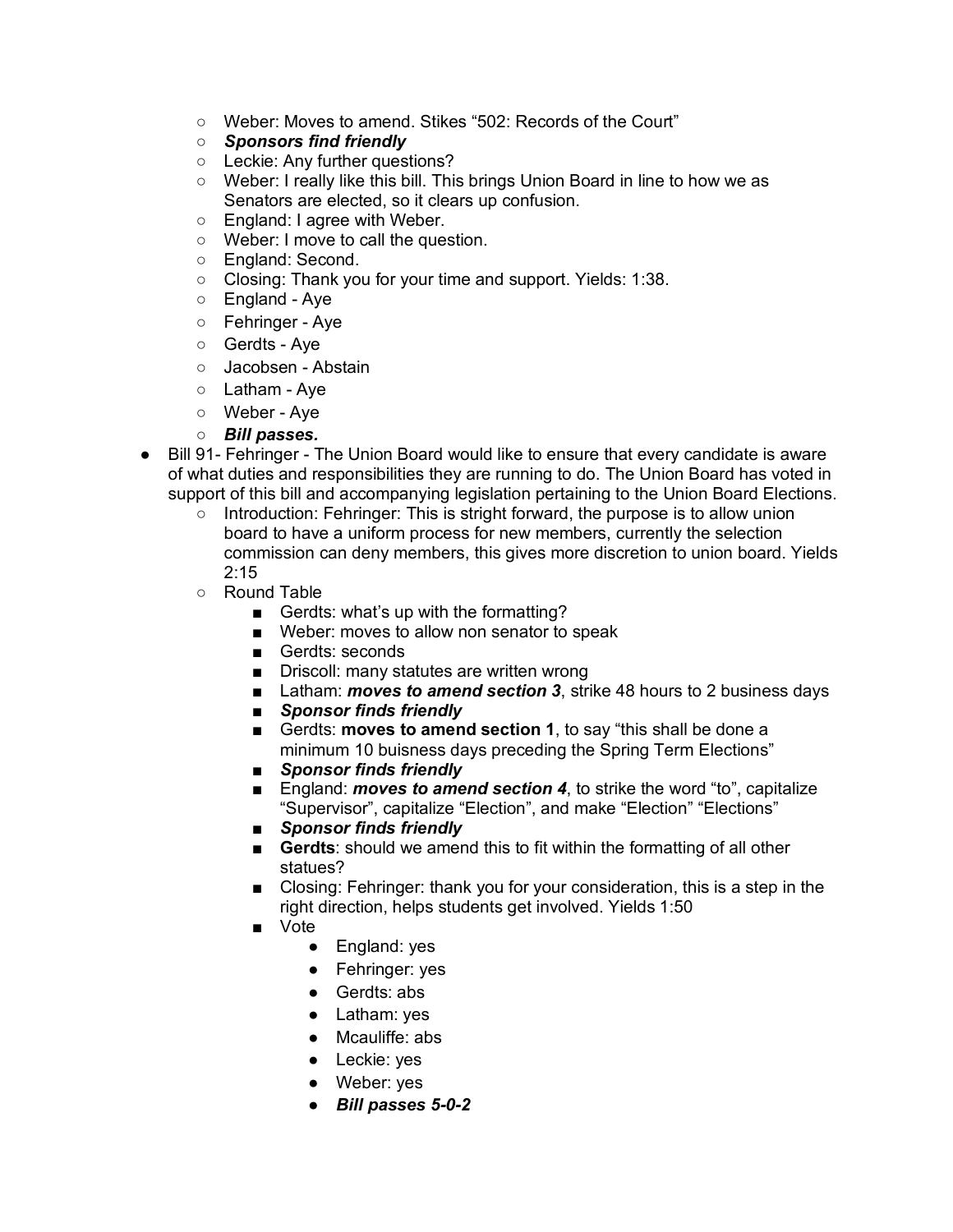- Bill 92- Sandoval Redefining major offices in student body statutes to reduce conflicts of interest between the branches of student government. Would affect most bureau and agency positions not covered currently by statutes such as WSU's director of administration which gets confirmed and would generally be considered the secretary of the agency (a current major office) but under a different name. It would also affect the Clerk of the Court for FSU's Supreme Court and reduce its status of major office.Students currently holding more than one major office at the time of this statute change will not be required to resign and may keep their positions to the end of their terms.
	- **Introduction**: Sandoval: thank you, this bill redefines major office as it currently is defined in statutes, i have changes for the bill, instead of crossing out the list and using two premises to define the office, i created a more segmented list. Yields: 1:36
		- Weber: *moves to amend section 100.5* to further clarify which offices are included
		- *Sponsor finds friendly*
		- England: *moves to add Senator Cohen to bill 92*
	- Round Table
		- Gerdts: i believe this is too restrictive, it is more restrictive than previous legislation and we haven't seen any issues with the current wording, "directors of leadership institutes and class council treasures and secretaries"
			- Sandroval They are major offices
		- Latham: only the president and vice president are confirmed by the senate
		- England: the senior class president and vice president are elected, treasurers and secretaries are not elected, this bill is restrictive in a good way, allows more people to get involved
		- Latham: What was the inspiration for this bill?
			- Sandroval: looking at the list to make sure i wasn't holding two major offices, some of these offices shouldn't be considered major offices, for OGA candidates in senate, i felt as if we should have abstained
		- Weber: i feel that its good for OGA to have senators in it, it is a major office but it is good that senate is involved
		- Gerdts: many people would be forced to resign from current positions, the director of the FLI and TLI are looking to get involved in senate, how many people would this force to resign?
			- Sandroval: students who are currently holding major offices would not be forced to resign, sat with Dr. Acosta, went through all major offices. The added positions are Bureau board of directors, director of FLI, TLI, and COGS elected members.
		- Gerdts: my only concern: i respect the intent, i have concerns with OGA, i'm not certain. People who are currently in line to be confirmed to IA should be exempt as well.
			- Sandroval: yes, we can move the language in the purpose to the proviso section. For candidates currently going through confirmation, not sure.
		- England: i think i agree with the candidates, we need to put party politics aside, I know there are people on this committee that would be effected by this bill. We need to be careful and give people exemptions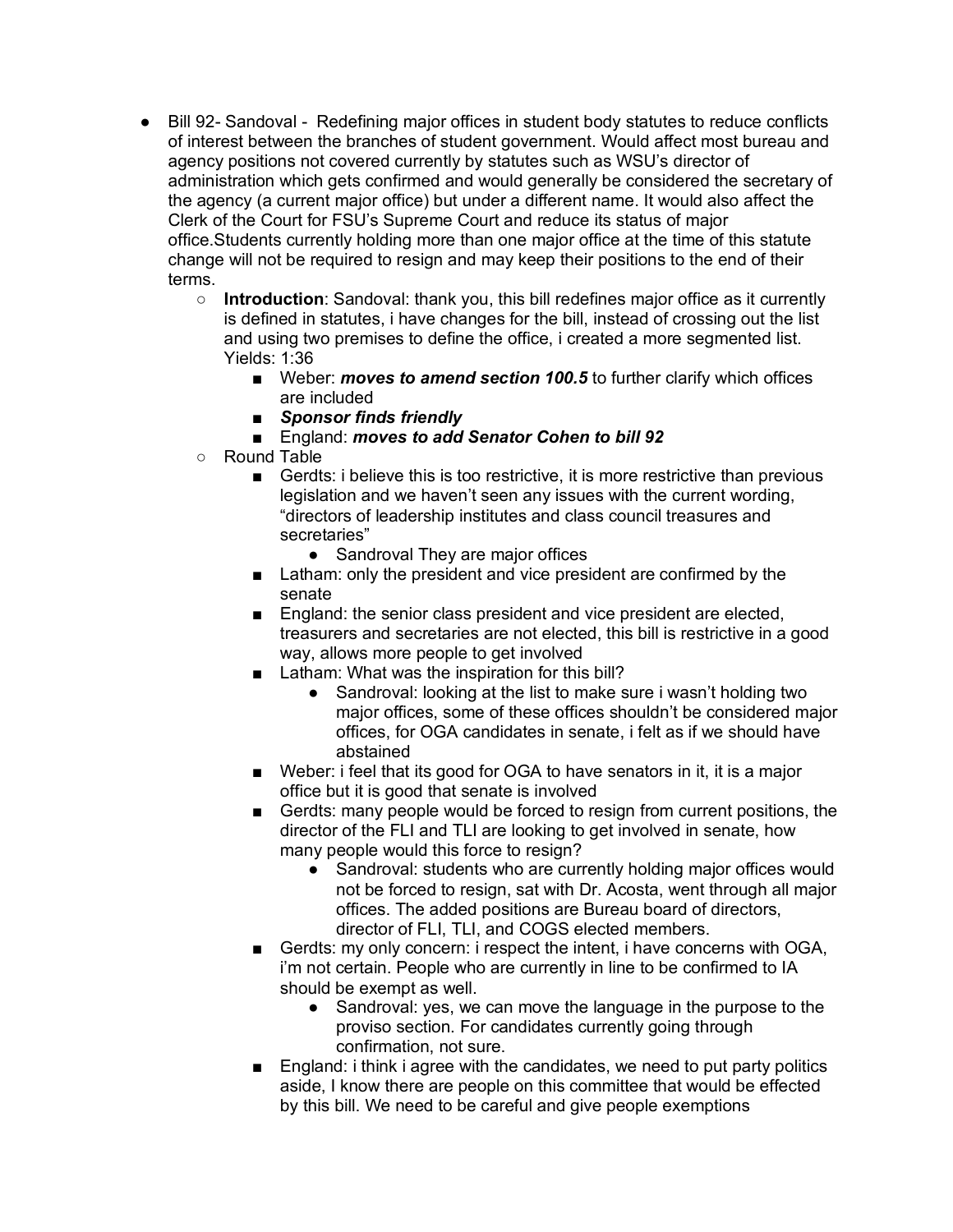- Weber: the bill at face value, why weren't PAC and RTAC members included?
	- Sandroval: this is a good concern, Dr. Acosta brought up the concern that while they are financial officers, it is technically an office that can be vacated easily, not many people go to these meetings and are members. Can't have two offices in two different branches.
- Gerdts: candidates can choose, the timing is just improper for the bill, this will effect current candidates, we are changing the rules around this election, adding another requirement to gain office, changing the rules for when the agreed to run for senate.
- Mcauliffe: aside all of this, the people that are very involved are few, we could have more empty seats, this is someone's freedom of choice, being biased is something we need to address but we can go about it another way, this seems unfair.
- Weber: i hold two offices and choosing would be difficult
- Sandroval: I understand the concerns about finding people to fill the positions, most of these are almost always filled, eliminating conflict of interest, multiple branches of government
- Weber: i believe most people are reasonable, with all due respect, what benefit does this create?
	- Sandroval: this opens up more positions, allows more people to get involved and eliminates conflicts of interest, these are all highly sought positions, the only positions that isn't included is the clerk of the court
- Mcaullife: whoever might be in a position without this rule may not have the chance to be in this position, this forces other people out and equalizing things in a way that isn't capitalist, this isn't freedom, we need to not have biases and conflict
	- Sandroval: you can't have jobs that conflict
- Latham: i agree with Senator Mcaullife, this is inadvertently affecting senate, will have less people involved in senate, trying to get more people in, this will have inadvertent effects on senate
- England: i don't think this changes too much, many of these positions are already included, i can count on my hands the number of people that this would effect, Senator Mcaullife mentions making people pick, people already do, they already can't be both
- Gerdts: the fact that it brings up election concerns, this bill is not properly timed in the election season, counting the number of people that would be affected, I don't see a problem with the office they hold, the senior class council should be allowed to hold multiple position, these inconsistencies are bad for the bill, adding the director of FLI and TLI would prevent people from going into senate, not a major conflict of interest, this bill is improperly timed it also addresses a problem that doesn't exist, I'm at a loss for the necessity for the bill
	- Sandroval: i'd be open to adding or removing positions, i disagree because the conflict of interest is on an individual level
- Weber: I appreciate the spirit of the bill, however, i agree with some of Senator Gerdts's opinions, when you do think about the realities of SGA, i don't belive this will solve the problems it is intended to resolve, forwarding the candidates can cause a moral problem, the justification is